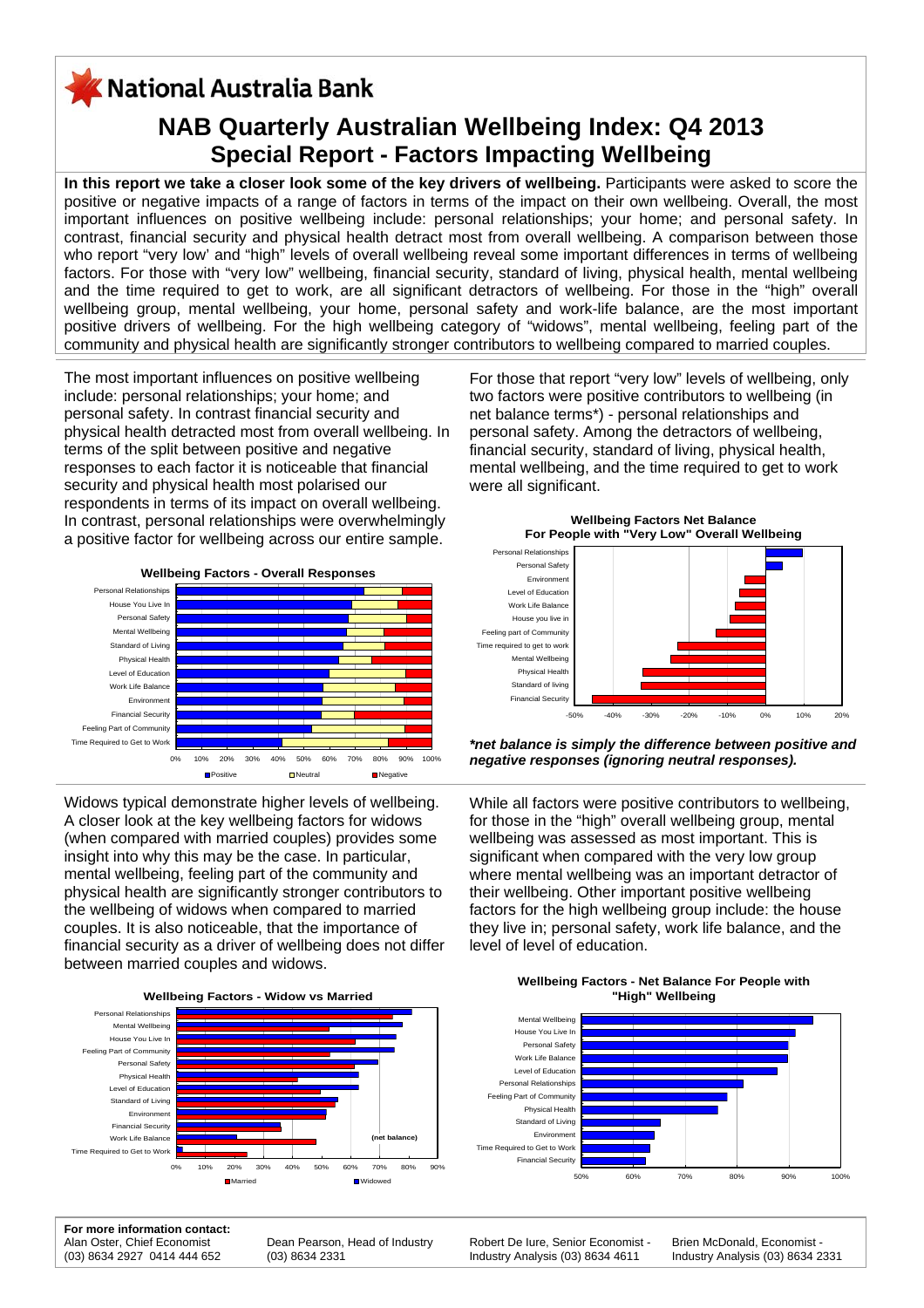## **Appendix 1: About the Survey**

The NAB Australian Wellbeing Index was launched in April 2013 in conjunction with the NAB Australian Consumer Anxiety Index with the aim of assessing perceptions of wellbeing and consumer stress.

The NAB Australian Wellbeing Index is based on survey participants' responses to four questions (developed by the UK Office of National Statistics) related to how people "think and feel about their own lives":

- Overall, how satisfied are you with your life nowadays?
- Overall, to what extent do you feel the things that you do in your life are worthwhile?
- Overall, how happy did you feel yesterday?
- Overall, how anxious did you fell yesterday?

All questions were answered on a scale of 0-10 where 0 is "not at all" and 10 is "completely".

Around 2,100 respondents participated in the December 2013 survey, with weights applied to age, location and gender to ensure that the survey reasonably reflects the Australian population.

The breakdown of our survey respondents - by age, location, and gender - is shown in the charts below.

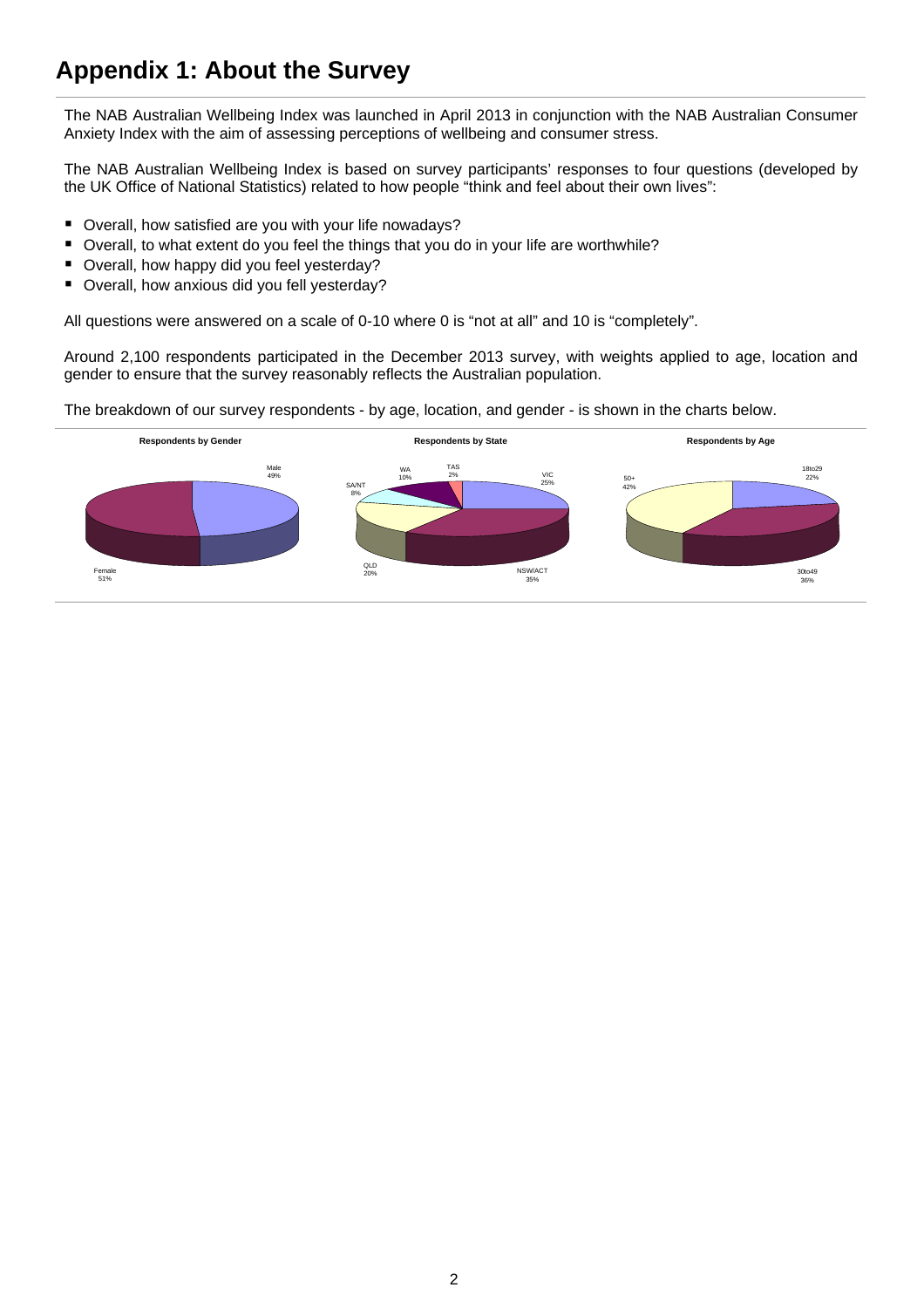# **Macroeconomic, Industry & Markets Research**

#### **Australia**

| Alan Oster                                  | <b>Group Chief Economist</b>                             | $+(613) 8634 2927$                |
|---------------------------------------------|----------------------------------------------------------|-----------------------------------|
| Jacqui Brand                                | <b>Personal Assistant</b>                                | $+(613) 8634 2181$                |
| Rob Brooker                                 | Head of Australian Economics & Commodities               | $+(613) 8634 1663$                |
| Alexandra Knight                            | Economist - Australia                                    | $+(613)$ 9208 8035                |
| Vyanne Lai                                  | Economist - Agribusiness                                 | $+(613) 8634 0198$                |
| Dean Pearson                                | Head of Industry Analysis                                | $+(613) 8634 2331$                |
| Robert De lure                              | Senior Economist - Industry Analysis                     | $+(613) 8634 4611$                |
| Gerard Burg                                 | Economist - Industry Analysis                            | $+(613) 8634 2788$                |
| <b>Brien McDonald</b>                       | Economist - Industry Analysis & Risk Metrics             | $+(613) 8634 3837$                |
| Tom Taylor                                  | <b>Head of International Economics</b>                   | $+(613) 8634 1883$                |
| John Sharma                                 | Economist - Sovereign Risk                               | $+(613) 8634 4514$                |
| <b>Tony Kelly</b>                           | Economist - International                                | $+(613)$ 9208 5049                |
| James Glenn                                 | Economist - Asia                                         | $+(613)$ 9208 8129                |
| Global Markets Research - Wholesale Banking |                                                          |                                   |
| Peter Jolly                                 | <b>Head of Markets Research</b>                          | $+(61 2) 9237 1406$               |
| Robert Henderson                            | Chief Economist Markets - Australia                      | $+(612)$ 9237 1836                |
| Spiros Papadopoulos                         | Senior Economist - Markets                               | $+(613) 8641 0978$                |
| David de Garis                              | Senior Economist - Markets                               | $+(613) 8641 3045$                |
| <b>New Zealand</b>                          |                                                          |                                   |
| Tony Alexander                              | Chief Economist - BNZ                                    | $+(644)4746744$                   |
| <b>Stephen Toplis</b>                       | Head of Research, NZ                                     | $+(644)$ 474 6905                 |
| Craig Ebert                                 | Senior Economist, NZ                                     | $+(644)$ 474 6799                 |
| Doug Steel                                  | Markets Economist, NZ                                    | $+(644)$ 474 6923                 |
| London                                      |                                                          |                                   |
| <b>Nick Parsons</b>                         | Head of Research, UK/Europe & Global Head of FX Strategy | $+(4420)$ 7710 2993               |
| Tom Vosa                                    | Head of Market Economics - UK/Europe                     | $+(4420)$ 7710 1573               |
| Gavin Friend                                | Markets Strategist - UK/Europe                           | +(44 20) 7710 2155                |
|                                             | <b>Foreign Exchange</b>                                  | <b>Fixed Interest/Derivatives</b> |
| Sydney                                      | +800 9295 1100                                           | $+(612)$ 9295 1166                |
| Melbourne                                   | +800 842 3301                                            | $+(613)$ 9277 3321                |
| Wellington                                  | +800 64 642 222                                          | +800 64 644 464                   |
| London                                      | +800 747 4615                                            | $+(4420)$ 7796 4761               |
| New York                                    | +1 800 125 602                                           | +1877 377 5480                    |
| Singapore                                   | $+(65)$ 338 0019                                         | $+(65)$ 338 1789                  |